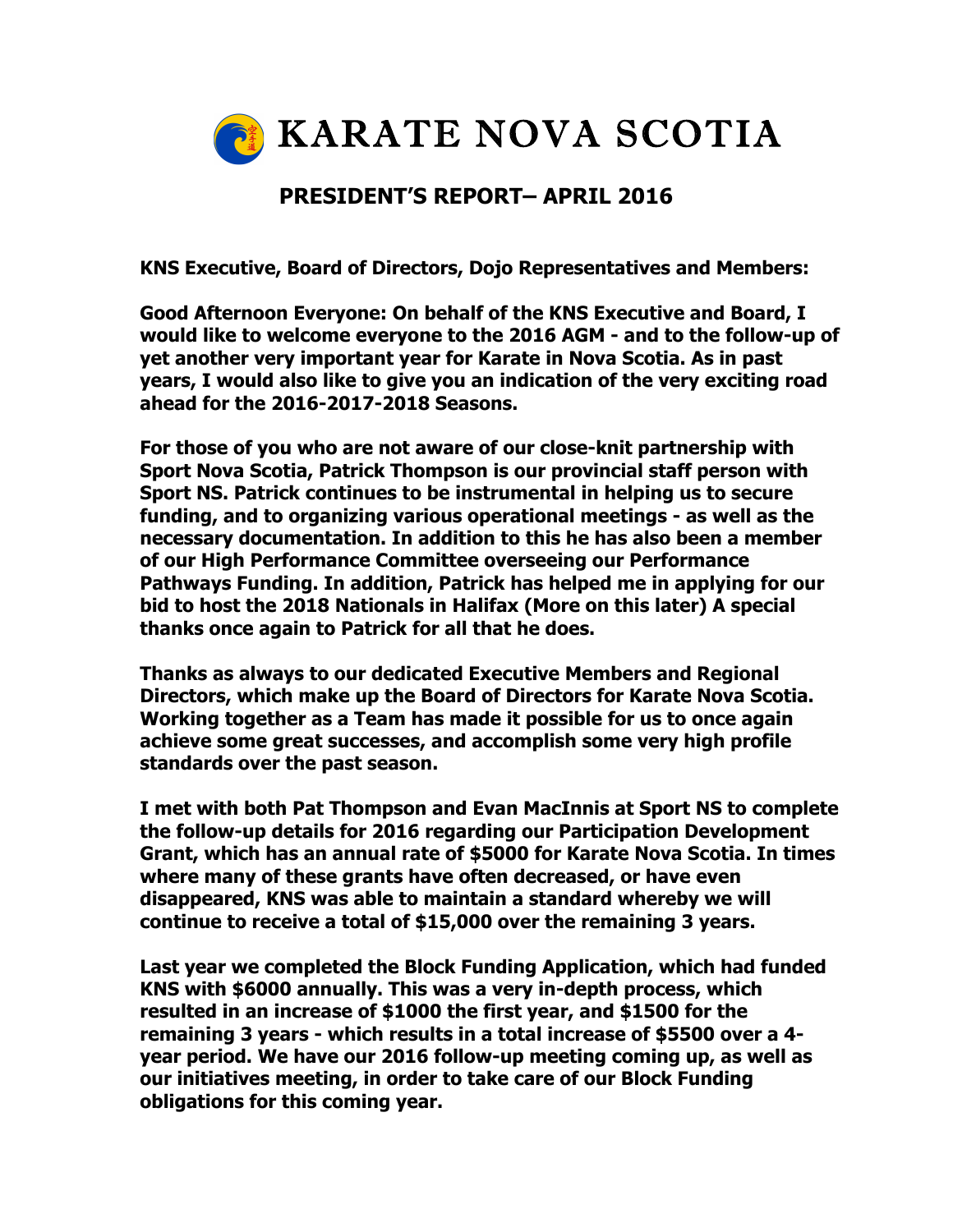**Just a quick update regarding NCCP for KNS - We have 2 Learning Facilitators in the province as well as 2 Evaluators recognized by Karate Canada. Karen Armour and myself fill both of these roles at the present time.**

**I am also now a Master Learning Facilitator with the National Coaching Certification Program, and have recently co-delivered the Comp Dev Course, as well as Evaluated Coaches, at this years Nationals (which were held in Richmond, B.C.) This brings my Evaluator level to Certified. The Course was co-delivered with Gerard Lauziere from the Coaching Association of Canada (Gerard is also the Director of KC's NCCP Program) In addition, as well as being a Director on Karate Canada's Board – my main Portfolio is NCCP.** 

**Karen will also be giving updates during her NCCP Report.** 

**Regarding the Non-Canada Games funding – this has now moved to Performance Pathways as High Performance Funding. This was followed up this year with Pat Thompson, Karen Armour, Dave Griffin and myself – and centered on meetings with Sport Performance Coordinator and Consultant, Dr. Peter Davis. Using his templates and under his guidance we have raised our funding in this area from \$7600 per year to \$12,500 each year from 2016-2019. We are already working on ways to improve our score and increase our funding even more when this program gets revisited. I also have the pleasure of working with Dr. Davis with Karate Canada at the Annual Summit and Nationals.**

**Karen and Dave will also provide any updates on this at this year's AGM.**

**Following the Senior Pan Ams in Toronto, I put in an application for a PSO Grant to purchase a state of the art Score/Clock System and Sport Data Software and Support. I received confirmation that a \$3000 Grant was approved and that we are now able to purchase the equipment and software to host tournaments of any size. We will look to Cary and Andrew to bring us up to date on recent purchases and a performance timeline. We can always expand on this if necessary – I am able to do this through a series of Regional Grants within the province.**

**With regards to Major Tournaments and Events:**

**The question has often been raised regarding funding for Karate, and the ratio between the percentage of members doing traditional and local training and activities - compared to the much lower percentage that actually take part in Tournaments and practice Sport Karate.**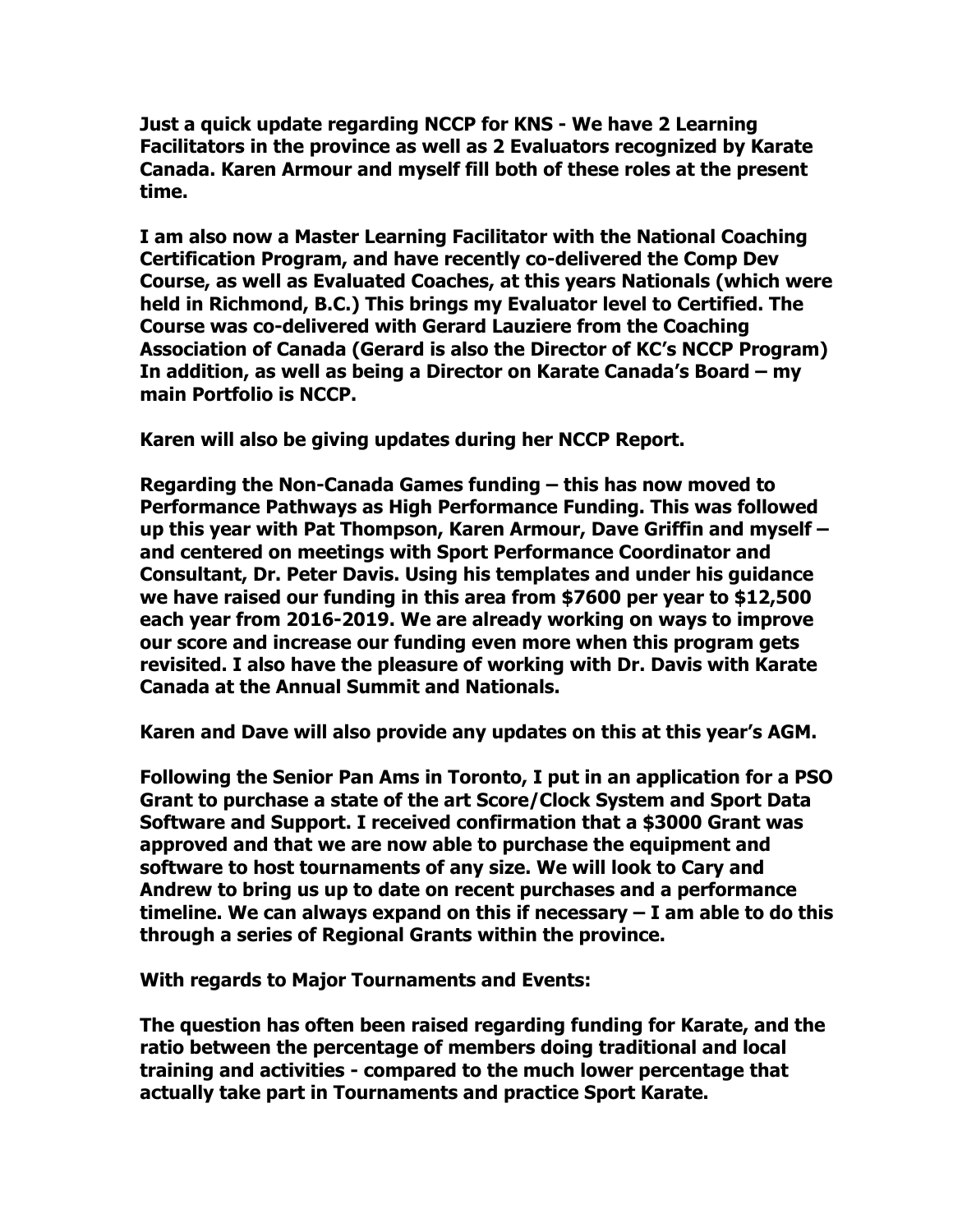**In fact, it must be pointed out that much of our available provincial funding is based on "Results" – mainly at the Atlantic, National, and International Levels. It is for this reason that we have been able to secure much of our resources and support - based on the performances of our Coaches, Athletes, and Officials - on both the National and World Stage.**

**Once again, a special thanks to our Provincial Coaches: Our Staff consists of Mitchell German, Karen Armour, Greg DaRos, and San** 

**Fung German for Kumite, and Dave Griffin and Victor Swinimer for Kata.**

**Karate Nova Scotia's Officials' Team always represents our Province well with anywhere from 3 to 4, and sometimes more, active members at National and International Competitions:**

**KNS Presently has 19 Officials performing at the following levels: World - 1, Pan American - 1, National - 4, Provincial – 13 Great work folks!**

**Special Thank You's go out to our Support Staff for hosting the very Best events in Atlantic Canada (and Beyond):**

| <b>Star Deveau</b>      | - First Aid                                         |
|-------------------------|-----------------------------------------------------|
| <b>Craig Sexton</b>     | - Equipment Manager                                 |
| <b>Cary Hollett</b>     | - Tournament Technician                             |
| <b>Greg DaRos</b>       | - Tournament Coordinator and Webpage                |
| <b>Adrian MacIntyre</b> | - Tournament Marshall                               |
| <b>Team NS Athletes</b> | - Tournament Results, Oaths (F+E), Skills Challenge |

**As an update to the upcoming National Championships - Quebec City will be the host for 2017. Karate Canada has just announced a change in date for the event, in order to accommodate both KC and the PSO in its attempt to use the very best facility, and at very good rate for both the Venue and other the necessities that come along with it. (The dates are now Feb 23rd -26th – 2017)**

**We have almost completed our application and bid for the 2018 Nationals here in Halifax. This has been a 4 year process, and recently Pat and I have been putting the final touches on securing the Venue, as well as various contacts regarding hotels in the area, the necessary funding, and promo materials, in order to bring the process to fruition.** 

**In addition we will have our Technicians (Greg, Cary, Adrian, Andrew, and Crew) help Kurt Nordli of KC run our new Sport Data System. Dave Griffin will work with KC's Technical Team to oversee the Officials' Clinic and National Certifications. Our KNS Coaching Staff will help host the Teams**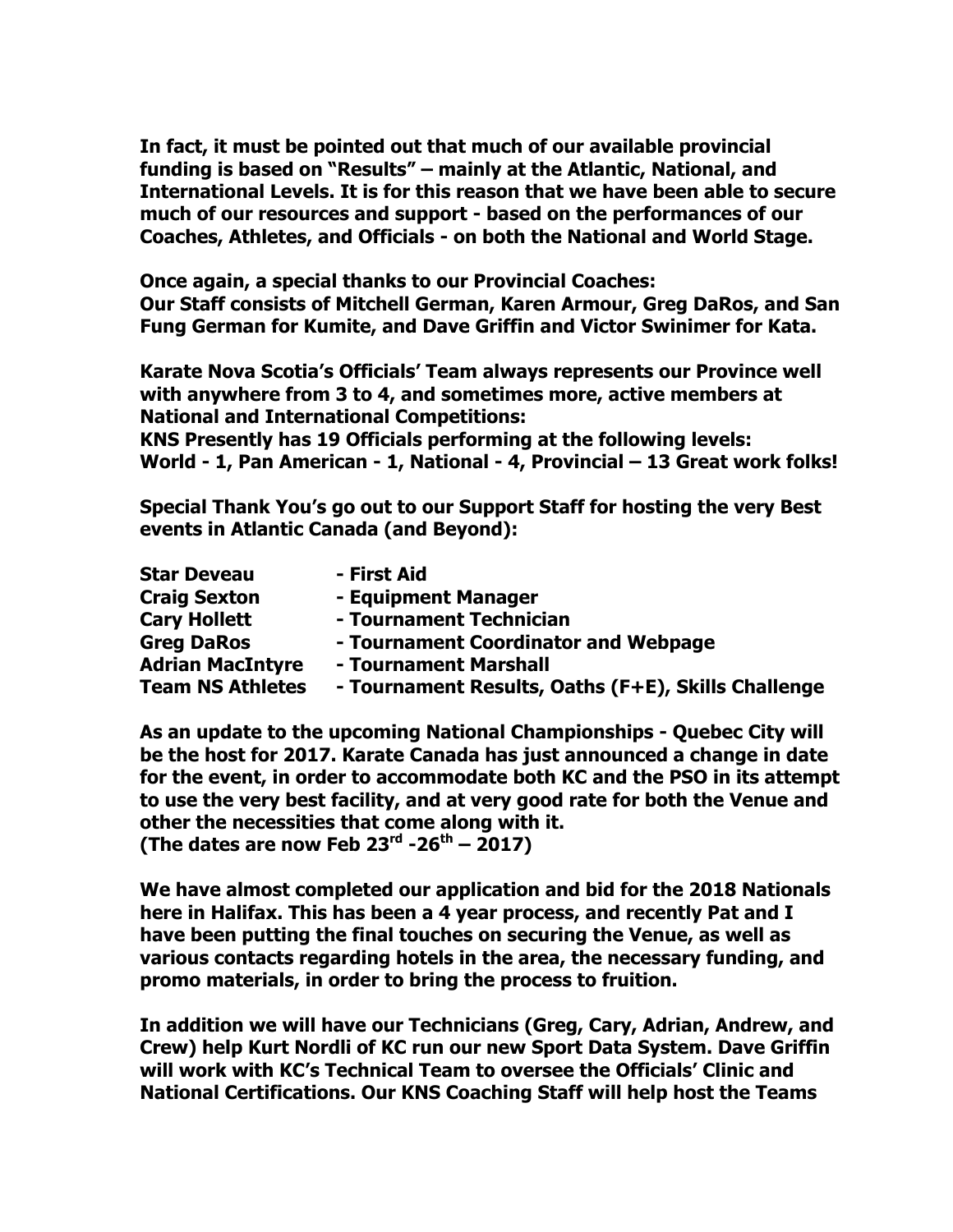**from all Provinces and Territories. Star Deveau will help put together a Staff of Safety and Volunteer personnel that will work together to build an environment second to none. And we will of course bring in our friends that provide merchandise at all of the major Karate Canada Championships. Some of the final designations will be to oversee local issues such as transportation and hospitality, as well as to recruit our minor officials and volunteers to help work as scorers, timekeepers, in addition to the equipment crew for set-up and teardown, and other valuable tasks. We will plan for these, and any other initiatives on behalf of KC, in order to ensure that the event is an enjoyable success.** 

**The event is scheduled to take place Feb 28th to Mar 4th – 2018!!**

**As I have always mentioned in the past, we are indeed fortunate to have representatives from each of our member Styles in many sectors of Karate Nova Scotia, which continues to make us the envy of the rest of the country. For example, we have representatives from all of our provincial styles in both our Board of Directors as well as our Officials' Association.** 

**This important fact – I can't say enough … Anyone is able to help out with our Association - without being on the Board. If you have a Specialty that you would like to share or work at, please let us know that you are interested in helping us, outside of the Executive Board itself. Whether it be at the tables at tournaments, registration, organizational skills, first aid, technical expertise regarding administration and management - there is a place for everyone at Karate Nova Scotia.** 

**In closing - To the present day Volunteers, from all sectors of Karate Nova Scotia, I Thank You all so much - especially for the time and energy that you provide to our Organization and its Members. As I have mentioned many times leading up to today … these are some of the greatest and most successful years in Karate for Nova Scotians - Enjoy them - it's all because of You – Thank You All So Very Much !!!**

**Yours in Karate**

**Gary Walsh President -Karate Nova Scotia -Director Karate Canada**